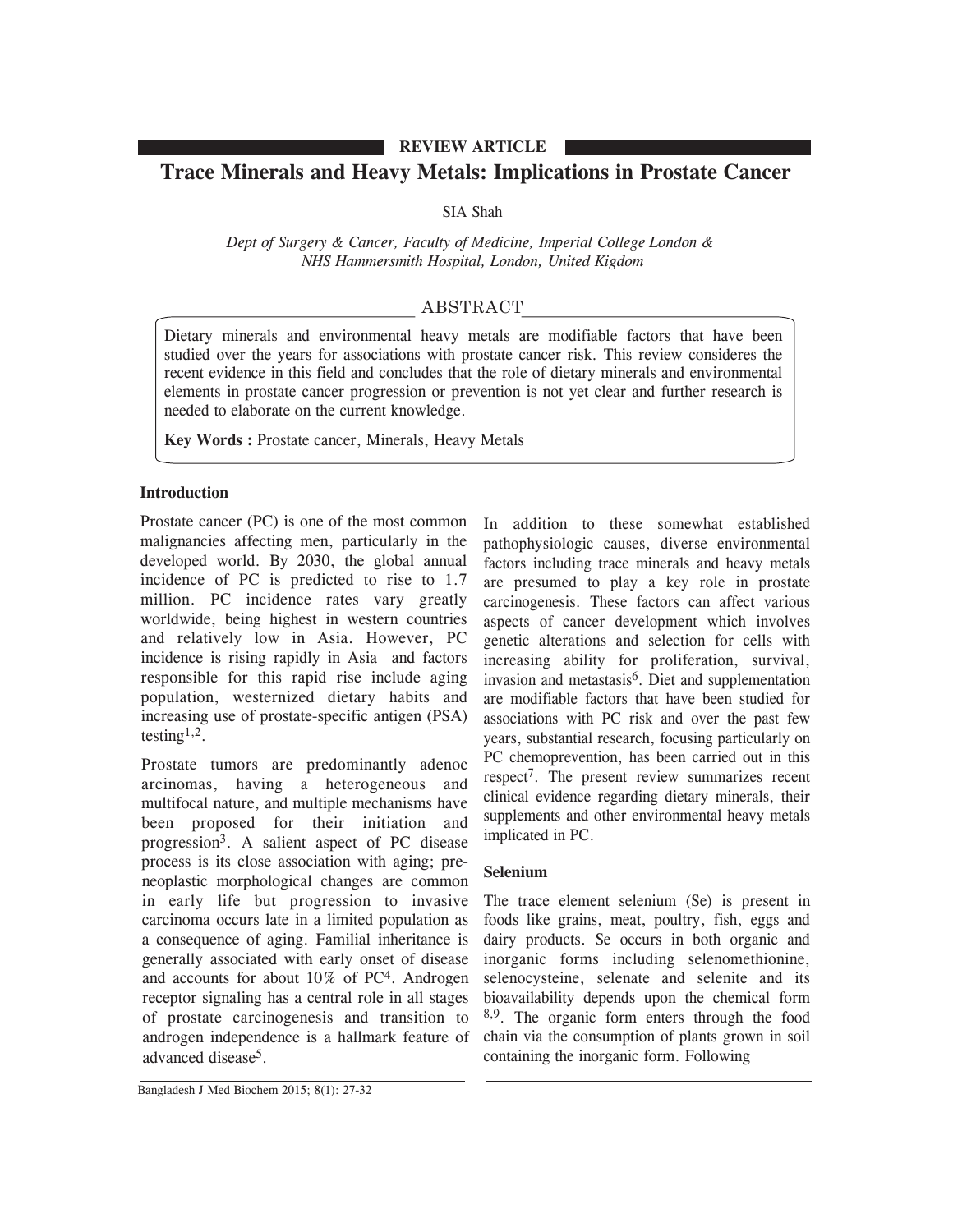Trace Minerals and Heavy Metals: Implications in Prostate Cancer 28 28

metabolism, Se is incorporated into selenoproteins which protect cellular membranes from oxidative damage and are also involved in reproduction, thyroid activity, DNA synthesis, muscle function and several other metabolic functions<sup>10,11</sup>.

Recent evidence has suggested the role of Se in reducing the risk of a variety of malignancies. Proposed mechanisms for anti-cancer actions of Se include antioxidant protection, enhanced carcinogen detoxification, enhanced immune surveillance, modulation of cell cycle, inhibition of tumor cell invasion and inhibition of angiogenesis $10$ . Several studies have shown evidence of a link between low selenium levels and higher PC incidence and it has been suggested that higher levels of Se may slow PC tumour progression $11-13$ . Results from the Nutritional Prevention of Cancer (NPC) trial of  $200\mu$ g/day Se showed two-third reduction in PC incidence among men with low baseline PSA values  $(<$  4ng/mL) but no such reduction was seen in participants with higher values. Interestingly, only participants with low baseline plasma selenium concentrations had significant reductions in PC incidence<sup>14</sup>.

Data from the Health Professionals Follow-Up Study showed that high baseline Se levels reduce the risk of advanced PC by more than half<sup>15</sup>. Results from a recent prospective study showed that toenail Se was associated with a reduced risk of advanced PC16.The Selenium and Vitamin E Cancer Prevention Trial (SELECT) tested Se and vitamin E separately and in combination but neither had any effect on the risk of PC17. Results from the Prostate Cancer Preventive Trial revealed no evidence that dietary or supplemental intake of Se was associated with risk of  $PC^{18}$ . These conflicting findings about the role of Se in preventing PC could possibly be due to the type of Se administered or genetic susceptibility to its effect. Further work is needed to determine the effective type and dosage of Se before any recommendation can be made for its use in the prevention of PC or otherwise.

### **Zinc**

Zinc (Zn) is an essential trace element possessing antioxidant properties and is a component of many proteins involved in physiological regulation of apoptosis, transcription and cellular differentiation. Zinc is abundant in many food sources, including red meat and poultry, beans, nuts, seafood, and whole grains, and can also be found in fortified breakfast cereals<sup>11</sup>. Zn accumulates greatly in the normal prostatic tissue, up to 10 times as much as in other soft tissues. Intraprostatic Zn is known to inhibit the mitochondrial enzyme aconitase, thereby limiting citrate oxidation and subsequent energy generation via Krebs cycle. It has been suggested that malignant cells become energy efficient by completing the Krebs cycle following loss of this inhibition by low Zn levels<sup>19,20</sup>. Conversely, high tissue  $Zn$  enhances the activity of telomerase which could possibly increase PC risk since telomerase is involved in unrestricted tumor cell proliferation<sup>21</sup>.

Results from clinical studies regarding the role of Zn in PC are not clear. Data from the Prostate Cancer Prevention Trial showed that high dietary Zn intakes modestly reduced the risk of high-grade disease<sup>18</sup>. Epstein et al. observed a potentially reduced PC risk in a recent study which showed an association between high dietary intake of zinc and lower PC-specific mortality after diagnosis, particularly in localized disease<sup>22</sup>. On the contrary, data from the Health Professionals Follow-Up Study demonstrated an increased likelihood of advanced PC with Zn in a daily dosage of more than 100 mg/day but dietary Zn intake was not associated with PC risk $19$ . In a case-control study, Gallus et al. found an association between high Zn intake and risk for advanced  $PC^{23}$ . These contradictory findings warrant further clinical exploration to explicate the potential mechanisms of PC development or prevention as a result of varying Zn concentrations.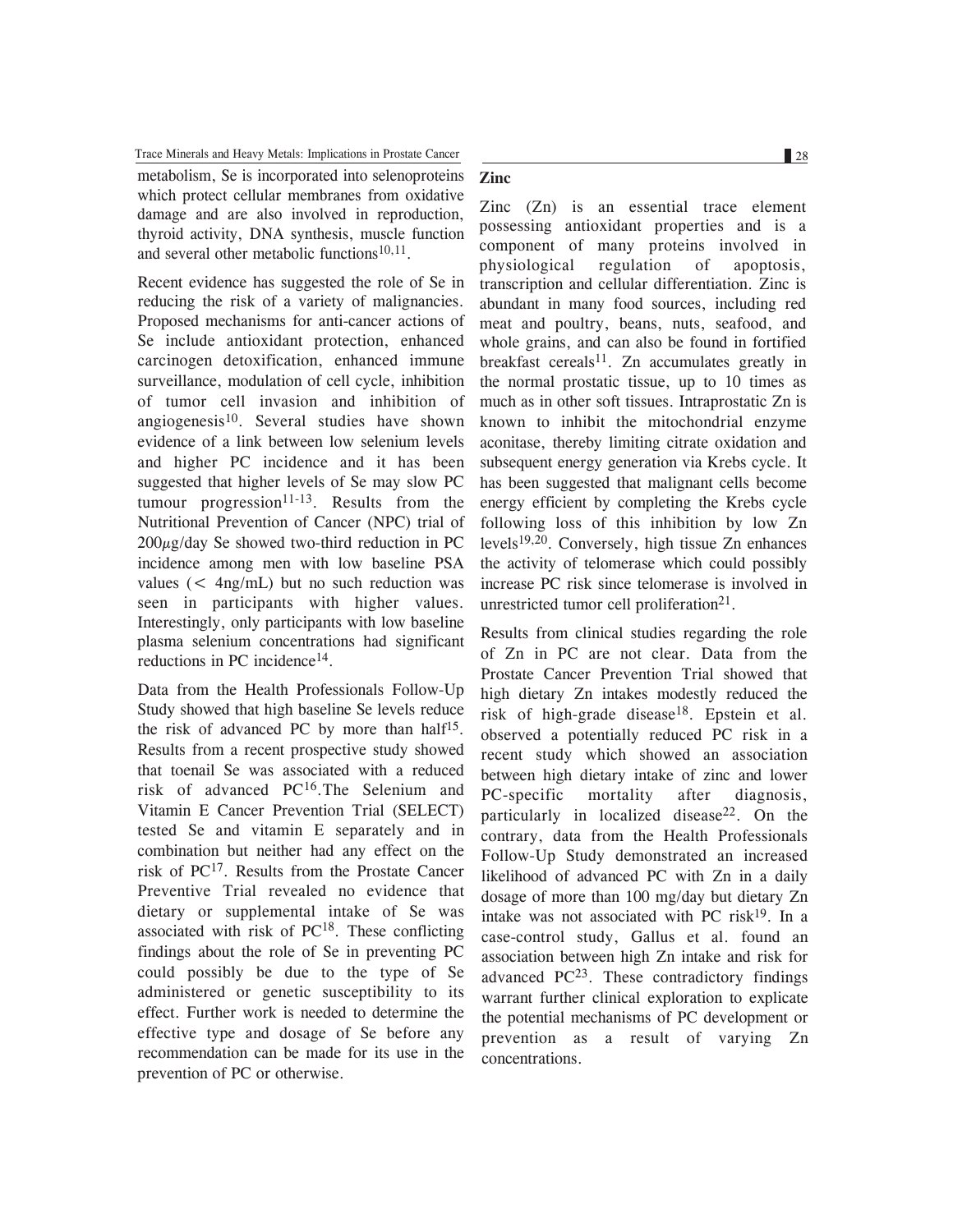#### **Calcium**

Calcium (Ca) is an essential element for humans, available only through dietary sources. It is largely concentrated in the skeleton as calcium-phosphate complexes, serving to maintain bone strength and Ca homeostasis. Non-skeletal Ca which accounts for approximately one percent of the total is responsible for a wide range of biological activities, including cell signalling, muscle contraction and nerve impulse transmission $24$ .

The role of Ca in PC may possibly be due to the regulation of tumor cell growth and apoptosis by intracellular calcium25. Moreover, it has been theorized that dietary Ca may indirectly increase PC risk and promote tumor growth by reducing circulating levels of the biologically active form of vitamin D (1,25-dihydroxy cholecalciferol) which inhibits the proliferation of prostate cells<sup>26</sup>. Several studies have demonstrated that a high calcium intake from foods and/or supplements is associated with increased PC risk. Data from the Health Professionals Follow-up Study showed a significant association between high-grade PC (Gleason score  $>$  7) and high Ca intake but a nonsignificant, inverse association was observed for well-differentiated, localized disease. Higher Ca intakes (1500 mg/day) were associated with a higher risk of advanced disease but not with low grade, organ-confined cancers<sup>27</sup>.

Findings from the European Prospective Investigation into Cancer and Nutrition (EPIC) study showed an increased risk of PC with high total dietary Ca intake and dairy Ca intake. No association was observed between non-dairy Ca intake and the risk for  $PCa^{28}$ . In the Prostate Cancer Preventive Trial, Ca intake was associated with an increased risk of low grade PC but inversely associated with high grade disease18. Williams et al. in a recent study showed that dietary Ca is associated with lower risk for PC overall, particularly among black men, and lower risk for high-grade cancer among all men<sup>29</sup>. The considerable inconsistency

in findings regarding the impact of Ca intake on PC development and progression warrants additional investigation.

### **Iron**

Iron (Fe) is the most prevalent metal in the body. Bio-availability of Fe is affected by various factors, such as dietary sources and Fe form (heme or non-heme). Heme Fe content varies between foods from 17 to 80% of total Fe content 30-32. Heme Fe is more easily absorbed than non-heme Fe but depending on cooking method, its concentrations in meat can vary due to conversion into non-heme Fe. Heme Fe is transported via blood circulation to all body organs including the prostate33.

Being a transition metal, Fe has loosely bound electrons in the outer shell which facilitate the production of reactive oxygen species (ROS) such as highly reactive hydroxyl radicals. Thus Fe overload can increase oxidative stress and cause DNA breaks and oxidative damage. Heme Fe can cause extensive cellular harm by catalyzing the generation of free radicals and it is also implicated in increased endogenous formation of N-nitroso compounds (NOC) which are known carcinogens in multiple species<sup>32</sup>.

Results from the Carotene and Retinol Efficacy Trial (CARET) study showed a significantly increased risk of clinically aggressive PC with higher total dietary Fe but did not reveal any association with overall PC. Associations were stronger among men with low dietary intake of fruits and vegetables which are foods rich in anti-oxidants<sup>33</sup>. Sinha et al. studied the risk of PC with dietary iron intake (total and heme) and found no association between total iron intake and the overall PC risk or advanced disease. However, heme iron intake showed an increased risk for advanced cancer34. High Fe content of hair and nails have been linked with increased risk of PC35.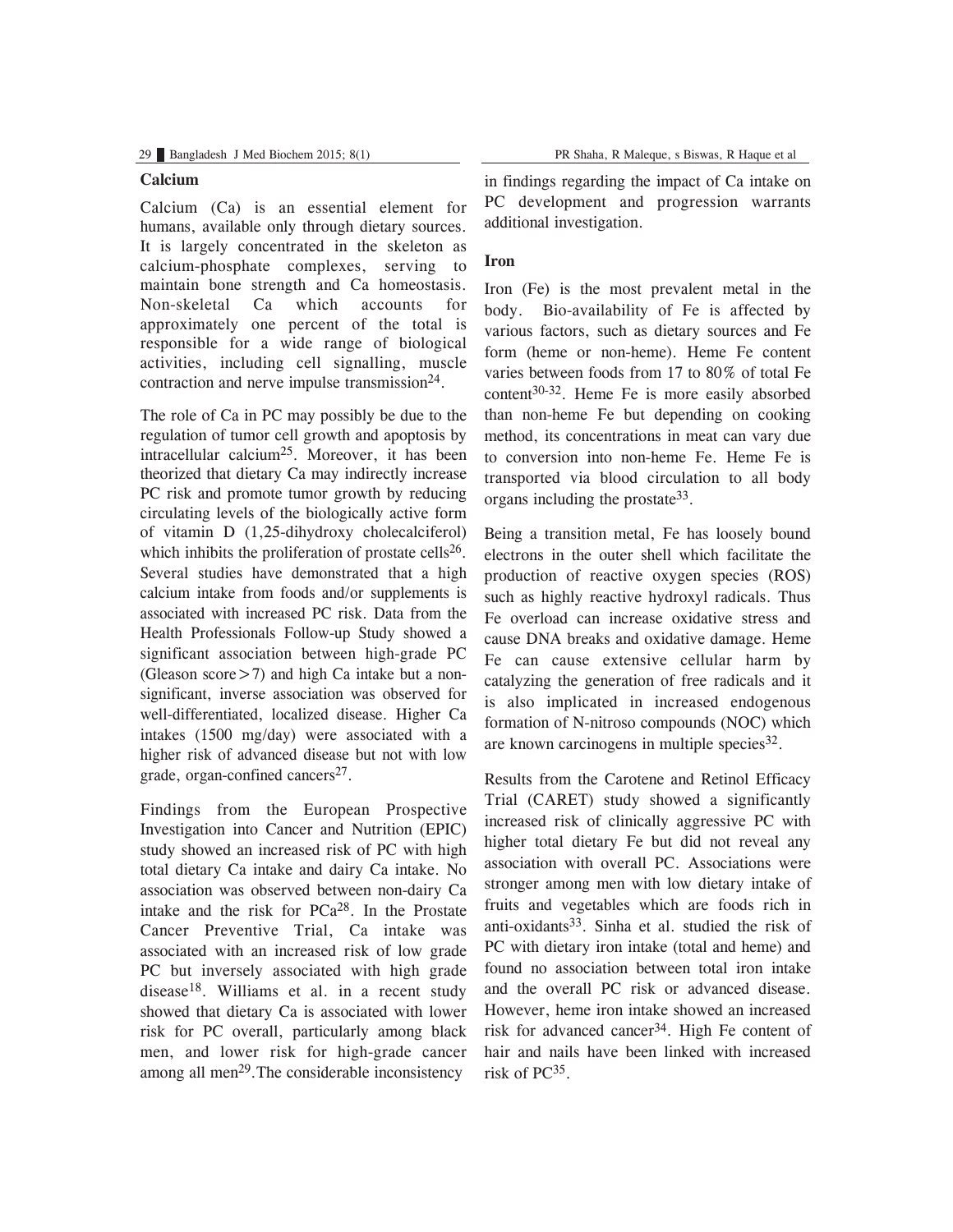#### **Copper**

Copper (Cu) modulates the activities of multiple enzymes, regulates the redox state, promotes angiogenesis and mediates cellular proliferation. As a result of these activities, Cu appears to play an important role in the carcinogenic process which is evident through the increase seen in Cu levels in cancerous tissues<sup>36</sup>. Previously, a study of serum Cu levels in PC showed no increase as compared to normal controls37. However, a recent study documented higher Cu levels in hair and nails of PC patients<sup>35</sup>.

#### **Magnesium**

Magnesium (Mg) is the second most abundant intracellular cation in the body, involved with numerous biological activities particularly related to its interaction with Ca. Levels of both these cations are regulated through competition for intestinal absorption and renal reabsorption and also via a negative feedback system38. It has been indicated that the physiologic effects of Ca are enhanced in Mg deficiency as they compete for intracellular membrane binding sites $39$ . Serum Mg levels, and Ca/Mg ratio have been shown to be associated with high-grade PC. Mg deficiency is linked with chronic inflammation, possibly due to the concurrent Ca levels, which may play a key role in the progression to prostate cancer38.

#### **Cadmium**

Cadmium (Cd) is recognized as a carcinogen based particularly on studies of occupationally exposed individuals having substantial exposure via the respiratory system40. Chronic exposure to Cd poses a threat to the general population as it has a widespread presence in the environment 41. Dietary vegetables and cereals are the main source of environmental Cd while drinking water contributes only a very small percentage 42.

Once absorbed, Cd binds to metallothionein and is stored mainly in the kidneys, liver and other organs. Prostate tissue has also been identified as a target for Cd deposition<sup>43</sup>. It has a long biological half-life (10-30 years) in humans which may cause neoplastic transformations in various organs including prostate<sup>44</sup>. Association between Cd and PC among occupationally exposed men was shown previously but more recent and larger studies did not confirm those findings. In a recent population-based prospective study, dietary cadmium exposure was associated with a slightly increased overall risk of PC and for localized disease, the risk was more marked in smokers and lean men<sup>45</sup>.

#### **Conclusion**

The current evidence seems a long way off in terms of classifying the exact roles of modifiable factors such as dietary minerals and environmental elements for offering clinically effective strategies aimed at modulating the risk of PC. Results from future experimental and clinical research employing adequately powered prospective study designs may help to clarify the etiologic role and/or chemopreventive potential of mineral elements in PC.

#### **References**

- 1. Siegel R, Naishadham D. and Jemal A, Cancer statistics, 2012. **CA Cancer J Clin 2012. 62(1)**: 10-29.
- 2. Ito K. Prostate cancer in Asian men. **Nat Rev Urol** 2014. **11(4):** 197-212.
- 3. Abate-Shen C. and Shen MM, Molecular genetics of prostate cancer. **Genes Dev** 2000. **14:** 2410-34.
- 4. Grönberg H, Prostate cancer epidemiology. **The Lancet,** 2003; 361(9360): 859-864.
- 5. Prehn, RT, On the prevention and therapy of prostate cancer by androgen administration. **Cancer Research** 1999. 59: (4161-4).
- 6. Cooper G.M. The Development and Causes of Cancer, in The Cell: A Molecular Approach, M.A. Sunderland, Editor. **Sinauer Associates;** 2000
- 7. Posadzki P, et al., Dietary supplements and prostate cancer: a systematic review of double-blind, placebocontrolled randomised clinical trials. **Maturitas** 2013; **75(2):** 125-30.
- 8. Van Poppel H. and Tombal B. Chemoprevention of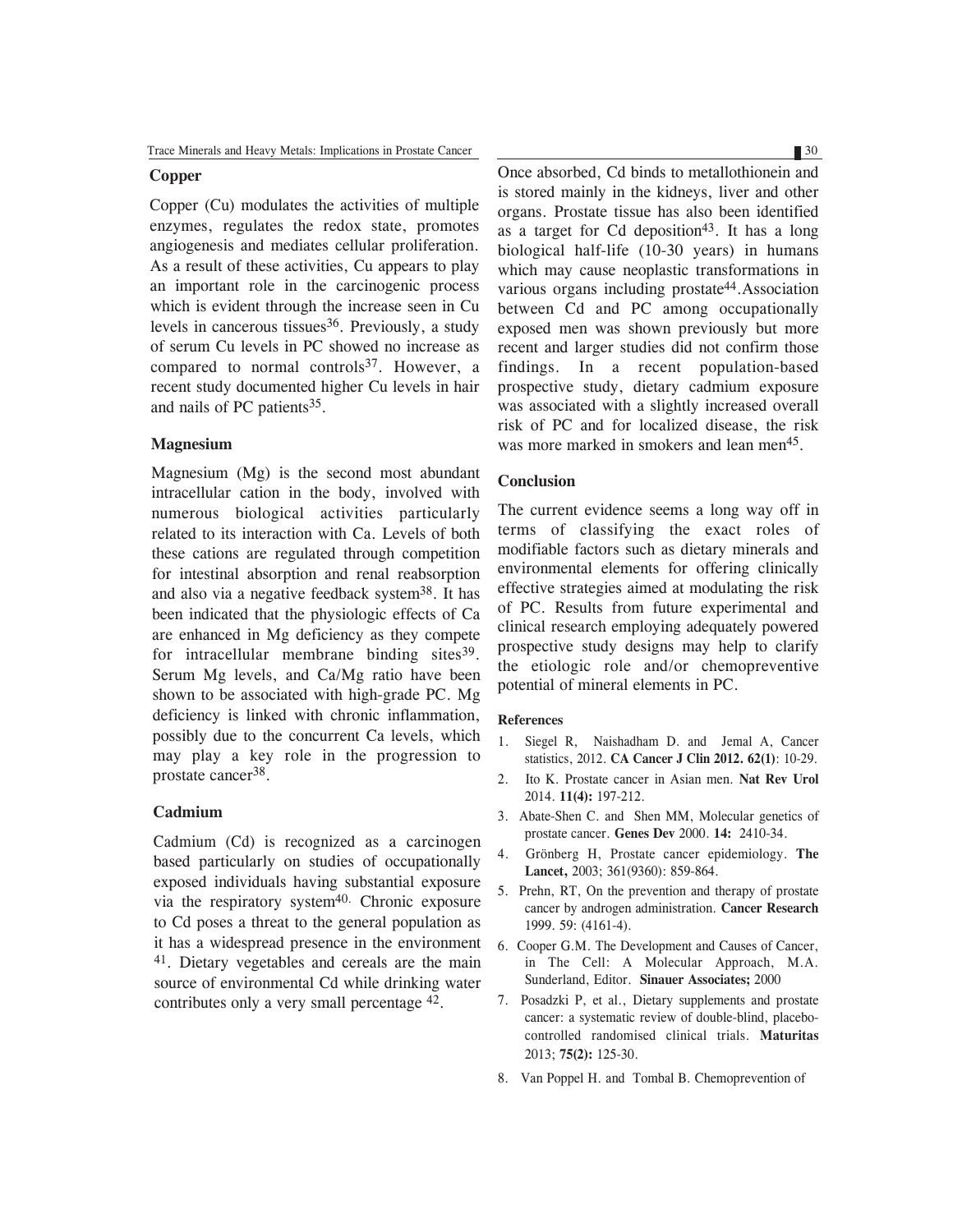- prostate cancer with nutrients and supplements. **Cancer Manag Res** 2011; 3: 91-100.
- 9. Gray MA. et al., Environmental exposure to trace elements and prostate cancer in three New Zealand ethnic groups. **International Journal of Environmental Research and Public Health** 2005; 2(3): 374-84.
- 10. Papp LV, et al, From selenium to selenoproteins: synthesis, identity, and their role in human health. **Antioxid Redox Signal** 2007; **9(7):** 775-806.
- 11. Platz EA. and Helzlsouer KJ, Selenium, Zinc, and Prostate Cancer. **Epidemiologic Reviews** 2001; **23:** 93-102.
- 12. Shah SIA, Naik SI, and Nadeem I, Role of plasma selenium and osteopontin in prostate cancer. **Scientific Medicine** 2009; 1.
- 13. Peters U, et al. Serum selenium and risk of prostate cancer-a nested case-control study. **American Journal of Clinical Nutrition,** 2007. 85: 209-17.
- 14. Clark LC, et al. Effects of selenium supplementation for cancer prevention in patients with carcinoma of the skin: A randomized controlled trial. **JAMA** 1996; 276(24): 1957-1963.
- 15. Yoshizawa K et al. Study of Prediagnostic Selenium Level in Toenails and the Risk of Advanced Prostate Cancer. **Journal of the National Cancer Institute** 1998; **90(16):** 1219-1224.
- 16. Geybels MS et al. Advanced prostate cancer risk in relation to toenail selenium levels. **J Natl Cancer Inst** 2013; **105(18):** 1394-401.
- 17. Lippman SM, et al, Effect of selenium and vitamin E on risk of prostate cancer and other cancers. The selenium and vitamin E cancer prevention trial (SELECT). **JAMA** 2009; 301: 39-51.
- 18. Kristal AR et al Diet Supplement Use, and Prostate Cancer Risk: Results From the Prostate Cancer Prevention Trial. **American Journal of Epidemiology** 2010; **172(5):** 566-577.
- 19. Leitzmann MF, et al Zinc Supplement Use and Risk of Prostate Cancer. **Journal of the National Cancer Institute** 2003; **95(13);** 1004-1007.
- 20. Platz EA and KJ. Helzlsouer, Selenium, zinc, and prostate cancer. **Epidemiologic Reviews** 2001; 23: 93-101.
- 21. Nemoto K et al. Modulation of telomerase activity by zinc in human prostatic and renal cancer cells.

#### **Biochemical Pharmacology**, 2000; **59(4):** p. 401-405.

- 22. Epstein MM, et al. Dietary zinc and prostate cancer survival in a Swedish cohort. **Am J Clin Nutr** 2011; **93(3):** 586-93.
- 23. Gallus S et al. Dietary Zinc and Prostate Cancer Risk: A Case-Control Study from Italy. **European Urology** 2007; 52(4): 1052-1057.
- 24. Peacock M, Calcium metabolism in health and disease. **Clin J Am Soc Nephrol** 2010; 5 Suppl 1: 23-30.
- 25. Legrand G, et al. Ca2+ pools and cell growth. Evidence for sarcoendoplasmic Ca2+-ATPases 2B involvement in human prostate cancer cell growth control. **J Biol Chem** 2001; **276(50)**: 47608-14.
- 26. Bonjour JP, Chevalley T, and Fardellone P, Calcium intake and vitamin D metabolism and action, in healthy conditions and in prostate cancer. **Br J Nutr**, 2007; **97(4)**: 611-6.
- 27. Giovannucci E, et al. A prospective study of calcium intake and incident and fatal prostate cancer. **Cancer Epidemiol Biomarkers Prev** 2006; 15(2): 203-10.
- 28. Allen NE. et al. Animal foods, protein, calcium and prostate cancer risk: the European Prospective Investigation into Cancer and Nutrition. **Br J Cancer**, 2008; **98(9):** 1574-81.
- 29. Williams DC. et al. Dietary calcium and risk for prostate cancer: a case-control Study among US veterans. **Preventing Chronic Disease** 2012; **9:** 39.
- 30. Boontaveeyuwat N and Klunklin S, The heme iron content of urban and rural Thai diets. **J Med Assoc Thai** 2001; **84:** 1131-6.
- 31. Lopez MA, and Martos FC., Iron availability: An updated review. **Int J Food Sci Nutr** 2004; **55(8):** 597-606.
- 32. Bae YJ et al. Dietary intake and serum levels of iron in relation to oxidative stress in breast cancer patients. **Journal of clinical biochemistry and nutrition**, 2009; **45:** 355-60.
- 33. Choi Y et al. Iron intake, oxidative stress-related genes (MnSOD and MPO) and prostate cancer risk in CARET cohort. **Carcinogenesis** 2008; **29(5)**: 964-70.
- 34. Sinha R. et al. Meat and meat-related compounds and risk of prostate cancer in a large prospective cohort study in the United States. **Am J Epidemiol** 2009; **170(9):** 1165-77.
- 35. Karimi G et al., Association between Trace Element and Heavy Metal Levels in Hair and Nail with